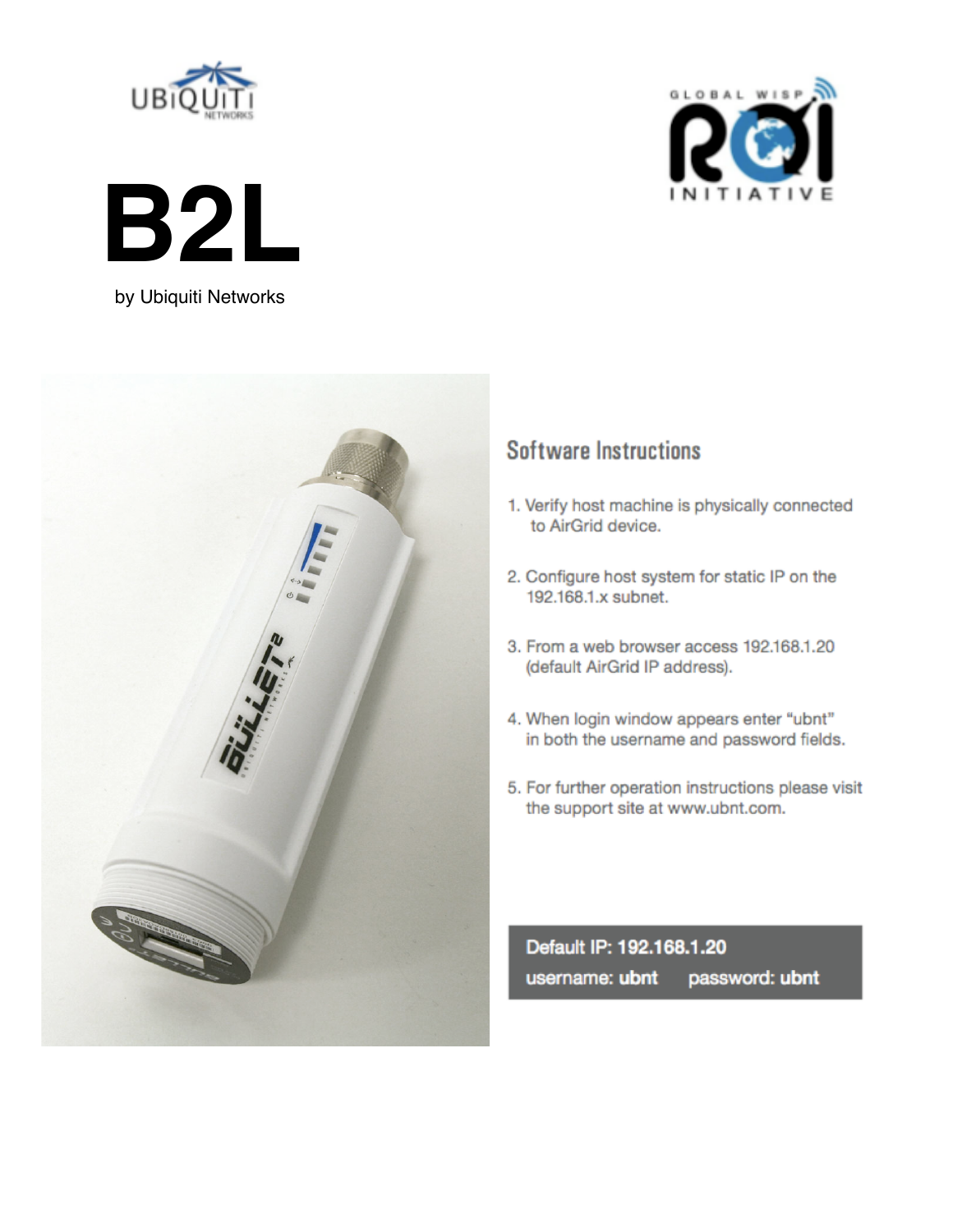|                           |                                          |                                             |                                            | <b>SYSTEM INFORMATION</b>             |              |                   |                                         |                                                       |
|---------------------------|------------------------------------------|---------------------------------------------|--------------------------------------------|---------------------------------------|--------------|-------------------|-----------------------------------------|-------------------------------------------------------|
| Processor Specs           |                                          |                                             | Atheros AR2315 SOC, MIPS 4KC, 180MHz       |                                       |              |                   |                                         |                                                       |
| Memory Information        |                                          |                                             | 16MB SDRAM, 4MB Flash                      |                                       |              |                   |                                         |                                                       |
| Networking Interface      |                                          |                                             |                                            |                                       |              |                   |                                         | 2 X 10/100 BASE-TX (Cat. 5, RJ-45) Ethernet Interface |
|                           |                                          |                                             |                                            |                                       |              |                   |                                         |                                                       |
|                           |                                          |                                             | <b>REGULATORY / COMPLIANCE INFORMATION</b> |                                       |              |                   |                                         |                                                       |
| <b>Wireless Approvals</b> |                                          |                                             |                                            |                                       |              |                   |                                         | FCC Part 15.247, IC RS210, CE                         |
| RoHS Compliance           |                                          |                                             |                                            |                                       |              |                   |                                         | <b>YES</b>                                            |
|                           |                                          |                                             |                                            |                                       |              |                   |                                         |                                                       |
|                           |                                          |                                             | RADIO OPERATING FREQUENCY 2412-2462 MHz    |                                       |              |                   |                                         |                                                       |
|                           | DataRate                                 | <b>TX SPECIFICATIONS</b><br><b>TX Power</b> |                                            |                                       |              |                   | <b>RX SPECIFICATIONS</b><br>Sensitivity |                                                       |
| 802.11b                   |                                          | 28dBm                                       | Tolerance                                  |                                       | 802.11b      | DataRate          | $-97$ dBm                               | Tolerance                                             |
|                           | 1Mbps<br>2Mbps                           | 28 dBm                                      | $+/-1dB$<br>$+/-1dB$                       |                                       |              | 1Mbps<br>2Mbps    | -96 dBm                                 | $+/-1dB$<br>$+/-1dB$                                  |
|                           |                                          | 28 dBm                                      |                                            |                                       |              |                   | -95 dBm                                 |                                                       |
|                           | 5.5Mbps                                  |                                             | $+/-1dB$                                   |                                       |              | 5.5Mbps<br>11Mbps | -92 dBm                                 | $+/-1dB$                                              |
|                           | 11Mbps                                   | 28 dBm                                      | $+/-1dB$                                   |                                       |              |                   |                                         | $+/-1dB$                                              |
| 802.11g OFDM              | 6Mbps                                    | 28 dBm                                      | $+/-1dB$                                   |                                       |              | 6Mbps             | -94 dBm                                 | $+/-1dB$                                              |
|                           | 9Mbps                                    | 28 dBm                                      | $+/-1dB$                                   |                                       |              | 9Mbps             | -93 dBm                                 | $+/-1dB$                                              |
|                           | 12Mbps                                   | 28 dBm                                      | $+/-1dB$                                   |                                       |              | 12Mbps            | $-91$ dBm                               | $+/-1dB$                                              |
|                           | 18Mbps                                   | 28 dBm                                      | $+/-1dB$                                   |                                       | 802.11g OFDM | 18Mbps            | -90 dBm                                 | $+/-1dB$                                              |
|                           | 24Mbps                                   | 28 dBm                                      | $+/-1dB$                                   |                                       |              | 24Mbps            | -86 dBm                                 | $+/-1dB$                                              |
|                           | 36Mbps                                   | 24 dBm                                      | $+/-1dB$                                   |                                       |              | 36Mbps            | -83 dBm                                 | $+/-1dB$                                              |
|                           | 48Mbps                                   | 23 dBm                                      | $+/-1dB$                                   |                                       |              | 48Mbps            | -77 dBm                                 | $+/-1dB$                                              |
|                           | 54Mbps                                   | 22 dBm                                      | $+/-1dB$                                   |                                       |              | 54Mbps            | -74 dBm                                 | $+/-1dB$                                              |
|                           | Outdoor (BaseStation Antenna Dependent): |                                             |                                            | <b>RANGE PERFORMANCE</b>              |              |                   |                                         | Over 15km                                             |
|                           |                                          |                                             | PHYSICAL / ELECTRICAL / ENVIRONMENTAL      |                                       |              |                   |                                         |                                                       |
| <b>Enclosure Size</b>     |                                          |                                             |                                            |                                       |              |                   |                                         | 12 in. length x 4 in. height x 1in. Width             |
| Weight                    |                                          |                                             |                                            |                                       |              |                   |                                         | 0.9kg                                                 |
|                           | <b>Enclosure Characteristics</b>         |                                             |                                            |                                       |              |                   |                                         | Outdoor UV Stabalized Plastic                         |
| Mounting Kit              |                                          |                                             | Pole Mounting Kit included                 |                                       |              |                   |                                         |                                                       |
|                           | Max Power Consumption                    |                                             |                                            |                                       |              |                   |                                         | 4 Watts                                               |
| Power Supply              |                                          |                                             |                                            |                                       |              |                   |                                         | 12V, 1A (12 Watts). Supply and injector included      |
| Power Method              |                                          |                                             |                                            |                                       |              |                   |                                         | Passive Power over Ethernet (pairs 4,5+; 7,8 return)  |
|                           | <b>Operating Temperature</b>             |                                             |                                            |                                       |              |                   |                                         | $-20C$ to $+70C$                                      |
| <b>Operating Humidity</b> |                                          |                                             |                                            |                                       |              |                   |                                         | 5 to 95% Condensing                                   |
| Shock and Vibration       |                                          |                                             |                                            |                                       |              |                   |                                         | ETSI300-019-1.4                                       |
|                           |                                          |                                             |                                            | <b>SOFTWARE</b>                       |              |                   |                                         |                                                       |
|                           |                                          |                                             |                                            | <i>Air</i> OS<br>by Ubiquiti Networks |              |                   |                                         |                                                       |
|                           |                                          |                                             |                                            |                                       |              |                   |                                         | visit www.ubnt.com/airos                              |

www.ubnt.com